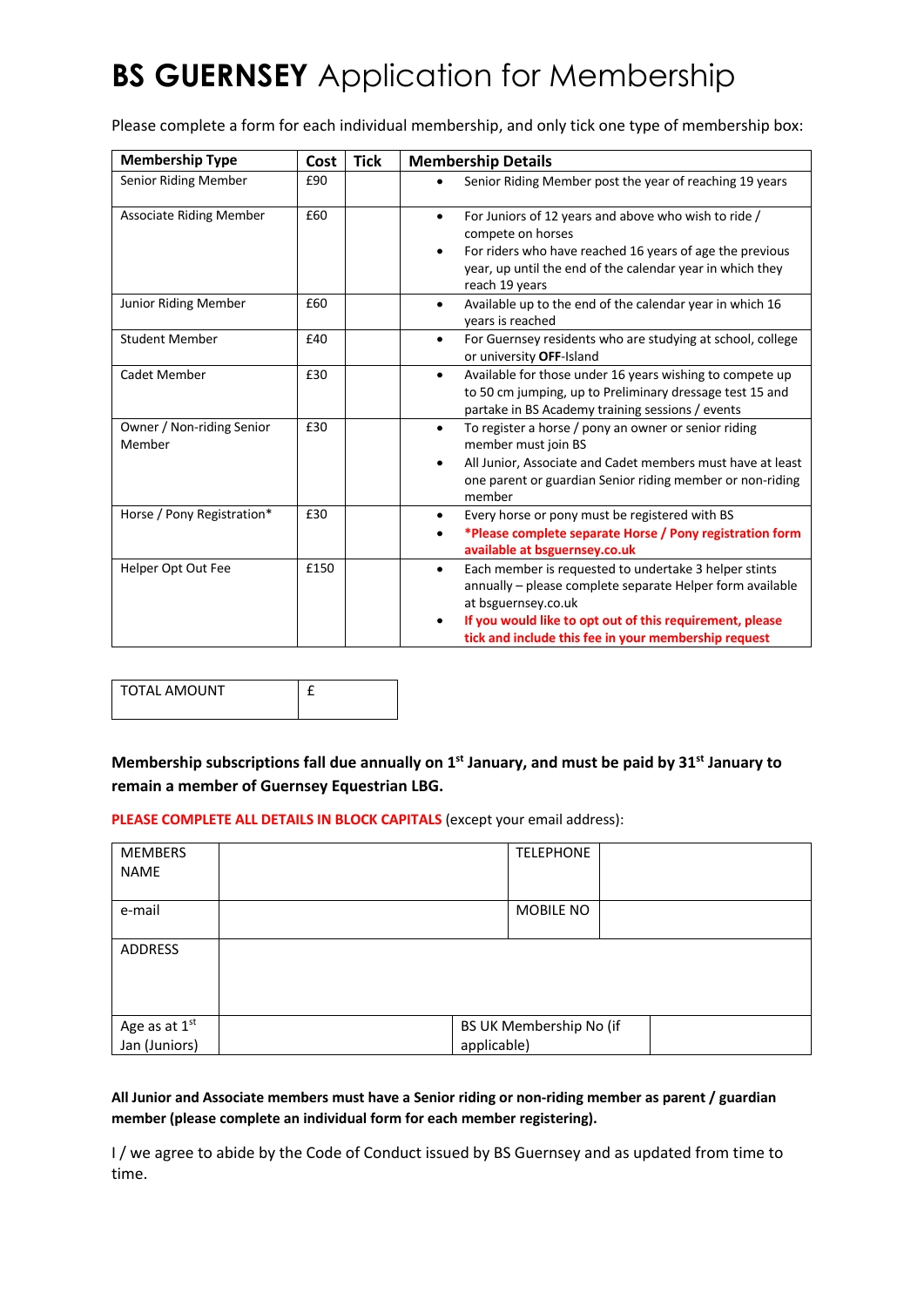# **BS GUERNSEY** Application for Membership

I hereby apply to be admitted as a Member of British Show Jumping, Guernsey and enclose my annual subscription which I understand will be returned to me should this application be rejected. I agree, if admitted, to be bound by the Constitution of BS (Guernsey Branch) and all associated rules and regulations as laid out in the official Rules & Year Book of BS which is revised and published annually. I agree that the decisions of the Executive Committee, stewards and other officers of the Association given in accordance therewith shall be binding upon me and I authorise you to place my name on the Register of Members of Guernsey Equestrian LBG.

I hereby confirm that any horse or pony entered by me will have third party public liability insurance cover. I hereby accept that the Executive Committee, members, stewards or other officials will not be held liable for loss, injury or damage to persons or property however caused. In particular, equestrian activities can be dangerous and I assume the inherent risks.

| Signature | Date |  |
|-----------|------|--|
|           |      |  |

### **Junior, Associate & Cadet Members Parent / Guardian consent:**

I,…………………………………………… being the parent /guardian of………………………………..……..……………..

hereby give consent for any Executive Committee approved photographer to take pictures of my son/daughter at BS Guernsey organised events, to publish these on the BS Guernsey website and for the media to publish his/her name and/or photograph in any publication from a BS Guernsey event.

\_\_\_\_\_\_\_\_\_\_\_\_\_\_\_\_\_\_\_\_\_\_\_\_\_\_\_\_\_\_\_\_\_\_\_\_\_\_\_\_\_\_\_\_\_\_\_\_\_\_\_\_\_\_\_\_\_\_\_\_\_\_\_\_\_\_\_\_\_\_\_\_\_\_\_\_\_\_\_

#### **BS Guernsey Data Protection**

B S Guernsey collects and stores in electronic format the following data on its members:

- Name
- Address
- Telephone numbers
- Email Address
- Age at commencement of the current year (Junior Members)

#### **The data is used for communication with the members for the following purposes: -**

Circulation of BS Guernsey club information Issuing of invoices and chasing of payments Forwarding of BS UK information Circulating BS Guernsey Schedule information Sports and social purposes